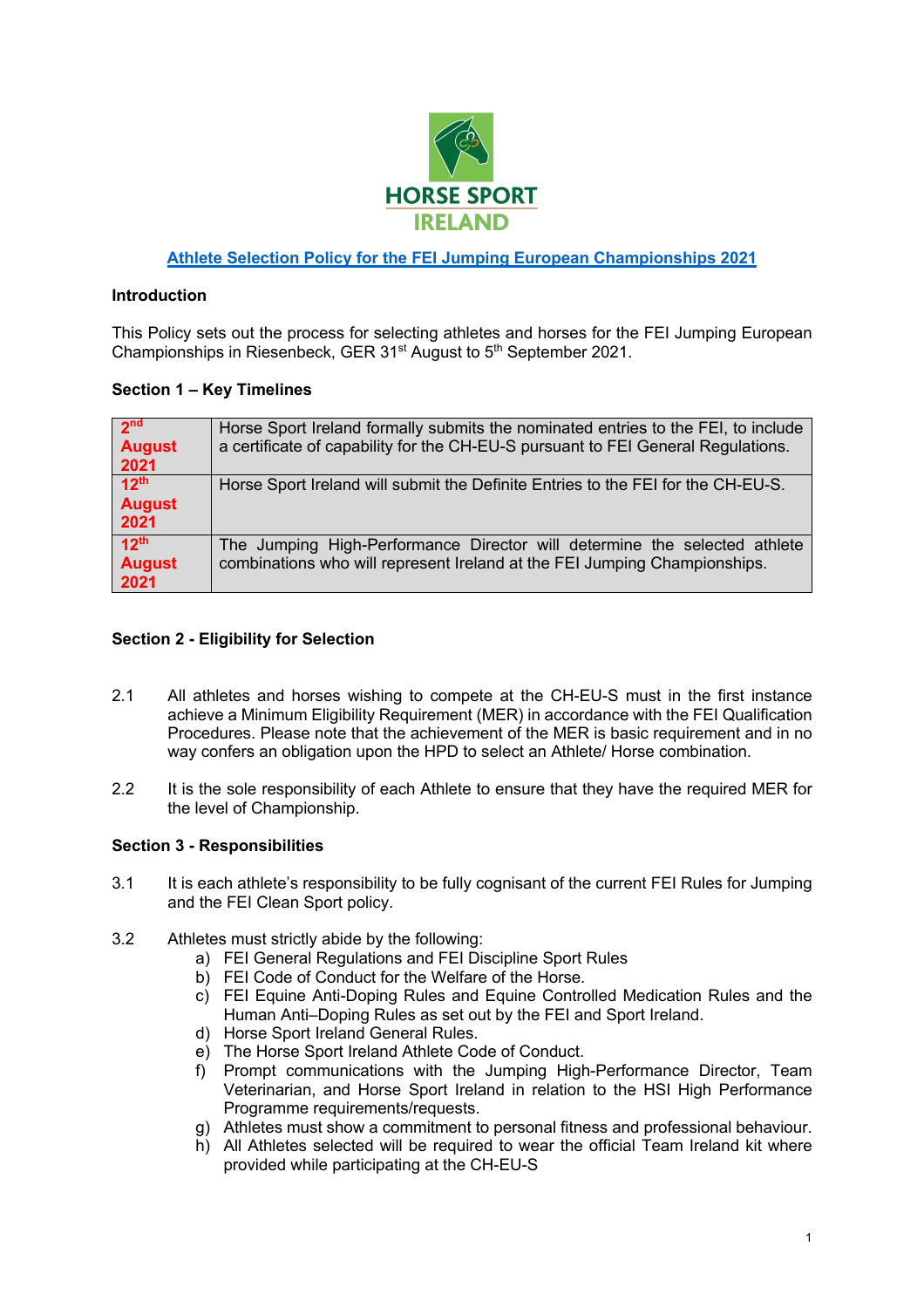# **Section 4 - Veterinary**

- 4.1 Horse Sport Ireland can request that a horse be made available for inspection by the Team Veterinarian(s) or an appointed Veterinarian at any time. Athletes must comply with this request.
- 4.2 Athletes must notify Horse Sport Ireland of any change in their horse's health status or of any veterinary issues when they first become apparent.
- 4.3 The Horse Sport Ireland can send the Team Veterinarian or an appointed Veterinarian to take a blood and/or urine sample from a horse at any time, for the purposes of testing for prohibited substances, and/or FEI Pre-Arrival Testing and/or as part of an assessment of the horse's well-being.
- 4.4 Athletes (at their own expense) shall make available, upon the request of the Team Veterinarian or an appointed Veterinarian, the veterinary records of horse(s) being considered for selection. In addition, athletes, (at their own expense), shall be responsible for supplying any follow-up diagnostic information requested by the Team Veterinarian for horses being considered for selection. Failure to comply with any request of the Team Veterinarian or an appointed Veterinarian may adversely affect a combination in respect of selection.
- 4.5 Each athlete will be required to keep a medication logbook for their horses in which they shall record all products, treatments, foodstuffs and all supplements used on or given to their horse commencing 30 days before the event until the conclusion of the EU-CH-D.
- 4.6 The Team Veterinarian will be entitled to view this logbook at any time. Athletes are required to submit this logbook together with the Medication and Anti-Doping Control Declaration (Appendix 3) to the Team Veterinarian for assessment on or before the FEI Final Definite Entries in line with Rule 8.12 of the Horse Sport Ireland General Rules.
- 4.7 In the event that treatments and medications are necessary subsequent to the submission of the logbook, express approval is required from Team Veterinarian and Horse Sport Ireland. This is a mandatory requirement to ensure that squad horses are managed appropriately within the pre-competition window and before departure.
- 4.8 For the purposes of section IV, Horse Sport Ireland reserves the right to remove an athlete combination from selection, where the athlete does not comply with any of the above veterinary requests, or the horse is deemed unsound and/or unfit by the Team Veterinarian to travel and compete at the CH-EU-S. The decision of Horse Sport Ireland on advice from Team Veterinarian is final.

# **Section 5 - Specific Nomination Criteria**

# **Core Objective:**

This nomination policy combines both competition and general criteria in order for the Jumping High-Performance Director to select the IRL Jumping Team to compete at the CH-EU-S. The Jumping High-Performance Director's primary objective is to nominate the appropriate 'mix of combinations' to give Ireland the best chance of a **podium finish** at the CH-EU-S.

5.1 In assessing the performances of Combinations, the JHPD will consider the following competition & general measures:

# **(A) Competition Measures**

- i. Present form of the horse and athlete up to the date of selection.
- ii. The JHPD will primarily consider performance of combinations in the following events in 2021:
	- a. FEI Top Level CSIO5\* Nations Cups including but not limited to
		- $\circ$  Wellington, USA 2<sup>nd</sup> 7<sup>th</sup> March 2021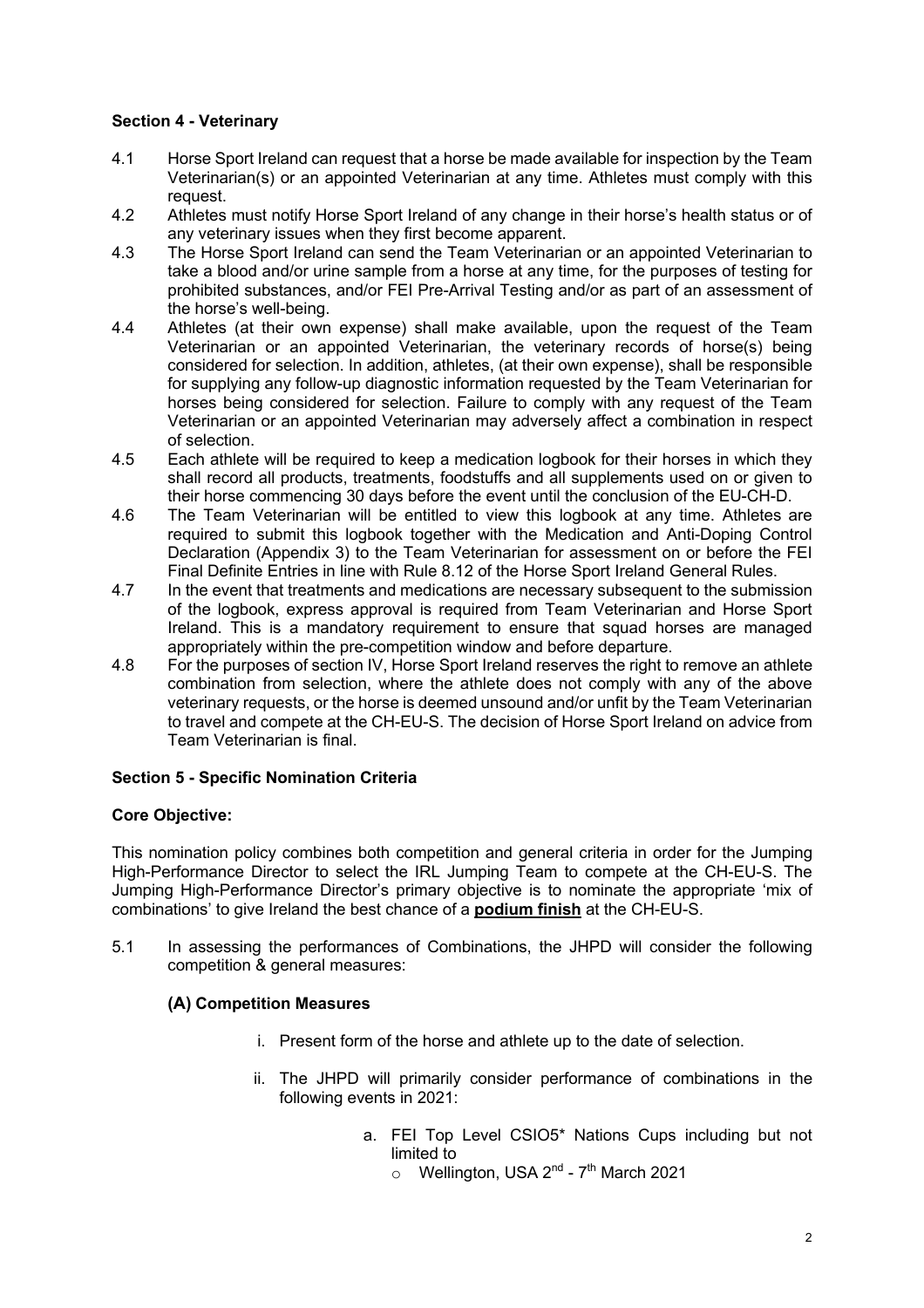- $\circ$  Rome, ITA 25<sup>th</sup> 30<sup>th</sup> May 2021
- $\circ$  La Baule, FRA 10<sup>th</sup> 13<sup>th</sup> June 2021
- $\circ$  Sopot CSIO5\* 17<sup>th</sup> 20<sup>th</sup> June 2021
- o Rotterdam CSIO5\*
- iii. The JHPD will consider the performances of combinations during the Winter Equestrian Festival, USA any other relevant tours in Europe in 2020 and 2021.
- iv. The JHPD will consider the performances of the combinations during the EEF Nations Cup Series 2021.
- v. The JHPD will consider the performances of combinations during Doha CSI5\* (UAE)
- vi. The performance of combinations in CSI5\* & CSIO5\* Grand Prix's in 2020 and 2021.
- vii. The performance of combinations in CSIO5\* Nations Cups in 2020, and 2021.
- viii. The performances of combinations in CSI5\* events in 2020 and 2021.
- ix. Past performance (s) of the horse and athlete, separately, or as a combination.

#### **(A) General Considerations**

- i. The soundness of the horse to meet the challenges of competing and travelling to the CH-EU-S will be a significant factor in any selection decision. Athletes must keep the Team Veterinarian fully briefed on any health or soundness issues the horse may have both historically and throughout the season.
- ii. Athletes are required to disclose any illness or injury (however minor) to the JHPD and Team Veterinarian. Where it becomes apparent that a selected horse is unsound or unfit to travel or that there was a nondisclosure relating to soundness, following consultation with the team veterinarian, the JHPD reserves the right to remove that combination from selection with immediate effect.
- iii. The health and fitness of the athlete to meet the challenges of competing and travelling to the CH-EU-S will be a factor in any selection decision.
- iv. Further consideration will be given to the following general measures:
	- a. Past performances and present form of the athlete and horse as a combination and an athlete or horse's historic form;
	- b. The suitability of the Combination with regard to the likely characteristics of the arenas in SUI and for the expected conditions of the CH-EU-S (taking into account the objective of the team competition);
	- c. the ability of the Athlete and his/her support personnel to operate and perform in an Championship environment which is highly regulated and pressurised;
	- d. the ability of the Athlete and/or support team to contribute towards an effective team and winning orientated environment;
	- e. the overall composition of the team;
	- f. the ability and experience of the Combination to compete successfully at the highest level of international competition;
	- g. demonstrated experience and/ or success at Championship level;
	- h. the ability, or potential ability, of a Horse and/or Athlete to perform under the stress and pressure of an CH-EU-S.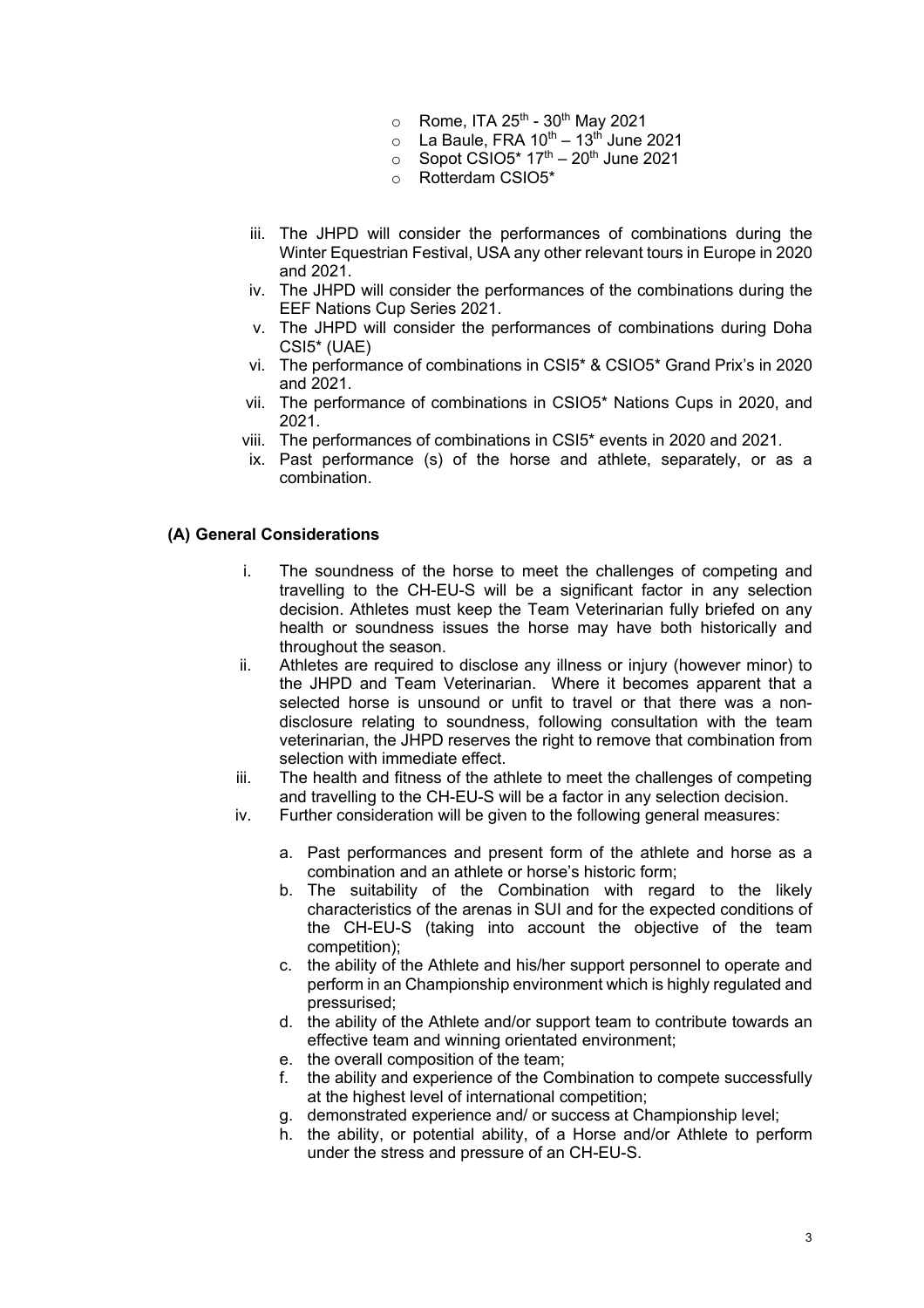- i. the ability of the Athlete to prepare their Horse to peak condition for a major campaign, such as the CH-EU-S .
- j. consistency of performance and the likelihood of a suitable performance to contribute towards a podium outcome;
- k. exceptional ability of a Combination (and the potential to achieve a podium finish) may be a consideration and may, in the JHPD's sole discretion, place a Combination with less experience or consistency ahead of another Combination
- l. degree of commitment to the Horse Sport Ireland Jumping High Performance (HP) Programme.

### **Section 6 – Force Majeure**

- 6.1 In considering the performances of athletes at events or other attendances in line with this policy, the JHPD may, at her discretion, give weight to extenuating circumstances.
- 6.2 For the purposes of section 6.1 above, extenuating circumstances means an inability to compete, or perform or contribute at an optimum level arising from:
	- i. Injury or illness:
	- ii. Bereavement or personal misfortune, and/or;
	- iii. Any other factors reasonably considered by the JHPD to constitute extenuating circumstances;
- 6.3 Athletes unable to compete at events other attendances must advise the JHPD by email of this fact and the reasons thereof as soon as practicable after the extenuating circumstances arise.

### **Section 7 - Removal of Athletes and/or horses**

- 7.1 An athlete and horse as a combination, or separately, may be removed from nomination to FEI and FEI Definite Entries by the JHPD for any reason, including in particular the following:
	- a) Violation or alleged violation of the Sport Ireland and FEI (Human) Anti-Doping protocol, policies and procedure.
	- b) Violation or alleged violation of FEI Equine Anti-Doping Rules.
	- c) An adverse analytical finding following on from testing pursuant to Sport Ireland, FEI Clean Sport protocol, (Human & Equine), Horse Sport Ireland National Equine Anti-Doping Programme policies and procedures.
	- d) Violation or alleged violation of the FEI Sport Rules and Regulations and HSI General Rules.
	- e) Violation or alleged of the HSI Code of Conduct.
	- f) Any action which could damage the reputation of the Sport or the Country.
	- g) Selected horse produces an adverse analytical finding following on from an assessment and/or Pre- Arrival Testing.
	- h) The Team Veterinarian determines the nominated horse unsound to travel and compete at the CH-EU-S .
	- i) The Team Veterinarian determines the selected horse incapable of travelling to the CH-EU-S for any stated reason.
	- j) Where an athlete falls ill or sustains an injury subsequent to selection by the Jumping High-Performance Director and is certified by the HSI Medical Officer or his/she designate as unfit to travel and compete.

#### **Section 8 - Disclaimers**

8.1 These procedures are based on FEI General Regulations, applicable FEI Sport Rules as presently known and understood. The selection criteria are based on the latest information available to HSI. However, the selections are always subject to unforeseen, intervening circumstances, and may not have accounted for every possible contingency.